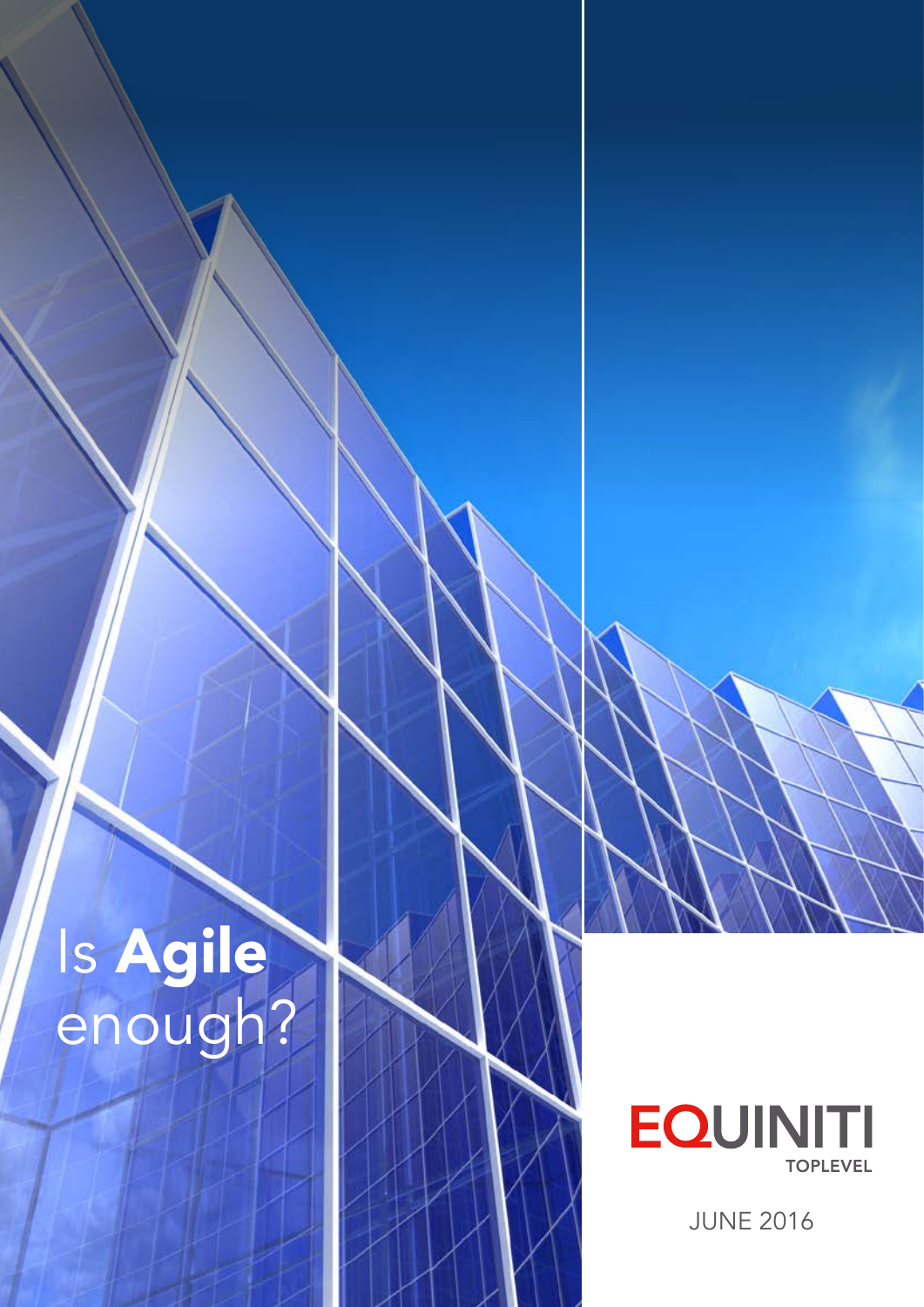



#### INTRODUCTION

There are a number of accepted methodologies available when embarking on an IT-related implementation. Whether Waterfall, GDS's Digital by Default, Agile or any other delivery method, it is essential to determine the most appropriate option for a given situation at the early stage of a project. That way, you understand how best to achieve the required outcome from the outset.



## WHY DOES GOVERNMENT SUPPORT AGILE?

Agile has been trending globally over the past few years in both private sector and public sector. UK government had a history of problematic large projects, running over budget and out of time and hitting the front pages – so it's no surprise that back in 2010 the newly-elected government wanted to take action. Sir Ian Magee's well known report for the Institute for Government *"System Error: Fixing the Flaws in Government"* published in March 2011, set out the case for Agile as a key element of the cure.

According to the latest Project Management Benchmark Report from Arras, 24% of UK-based practitioners say they are using Agile concepts in their day-to-day activities, yet only 3.6% say all programmes and projects undertaken in their organisation use Agile. Only 50% believe their organisations have made the required philosophical shift to support its use. We suspect that in hierarchical and complex public sector organisations, the numbers can be even lower.



made the required philosophical shift to support the use of Agile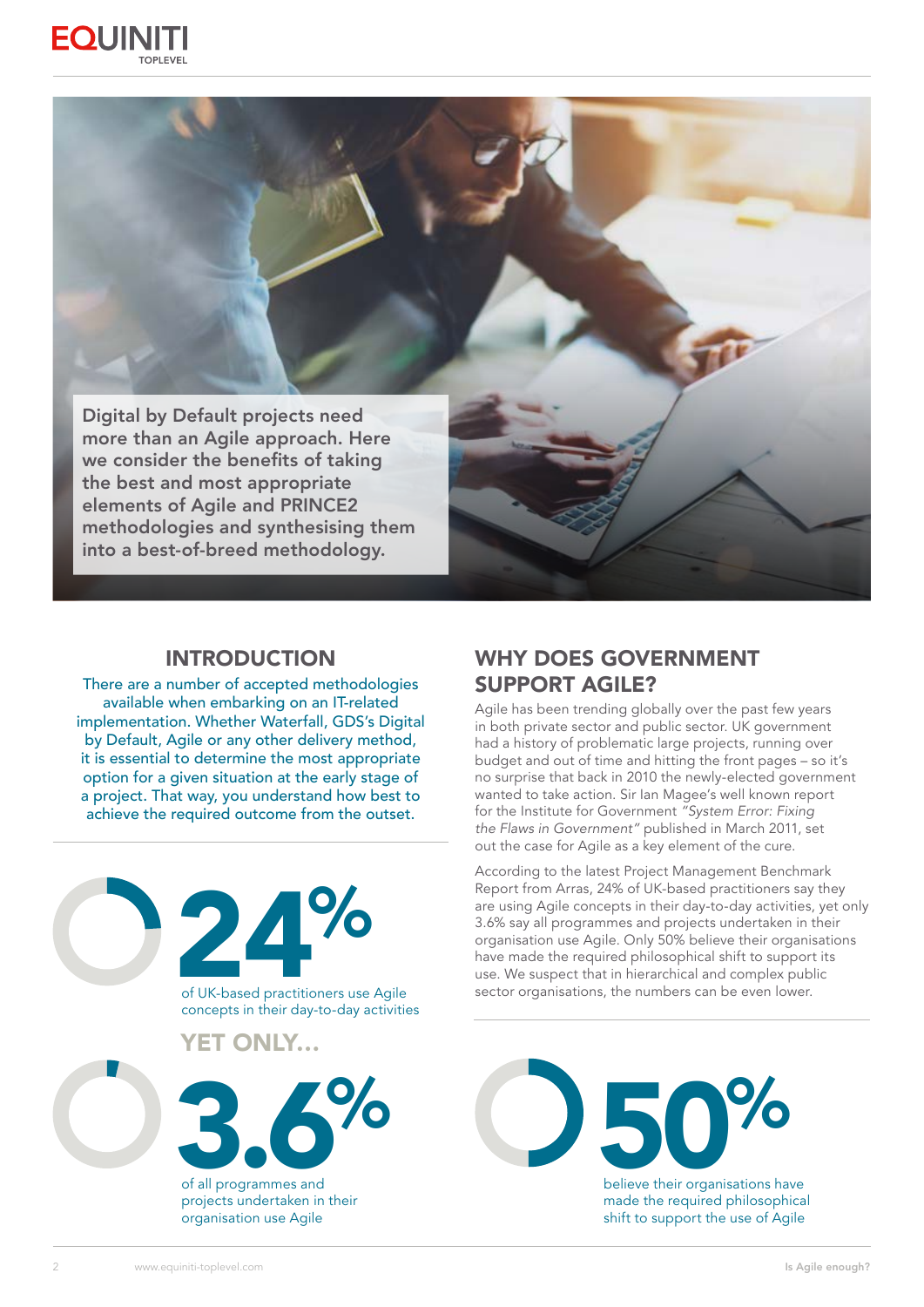

## WHY AGILE?

#### An Agile-based project tends to deliver frequent releases and less management overhead. It is a collaborative method that is responsive to change. This, in turn, enables you to be more agile and flexible in response to customer and stakeholder needs.

The Agile approach researches requirements and focuses on producing working software within a short timeframe, allowing organisations to realise the benefits of products and, potentially, an earlier return on investment while products are being developed and improved. This is supported by frequent deliveries in short time spans, increasingly aligned to priorities. Fundamentally, change is welcomed and not treated as a hindrance to software projects, which is often the case in more traditional approaches. This allowance for change offers the flexibility to arrive at a viable product through close collaboration while providing transparency and control over expenditure.

#### The downside

Traditional approaches to complex IT projects sought to fix the scope precisely first, then fix the plan and price to fit that scope. The contrast with Agile is that, put simply, it fixes the budget, then varies the scope to fit within that budget.

Unfortunately, this simple goal is often not realised. So the first thing that can go wrong is that stakeholders who have been told "unlike traditional projects, Agile welcomes change" interpret that to mean "Agile will enable me to squeeze a quart into a pint pot".

This isn't true of course, Agile isn't magic; it's just a better way. But given the way that Agile is trending, it's easy for projects to start with inflated expectations, which can often lead to disappointment.

The second big challenge for government is the "Product Owner". This is a key role in the Agile delivery team - and it is a role performed by one single member of the customer staff. The Product Owner:

- Needs time to be involved in the project for at least a few hours every week.
- Needs to be "empowered" to decide "what the system should do and how".

It's this second aspect that can be so difficult for the public sector. It represents a massive culture clash between government and Agile. Many government organisations are large, and have lots of stakeholders, both internal and external (e.g. other suppliers). These organisations are inherently the opposite of Agile. Each set of stakeholders has their own opinions and responsibilities. So often, the reality is that there are several stakeholders who the Product Owner must consult in order to decide what the system should do and how.

More than that, differing stakeholder requirements sometimes conflict, so the Product Owner needs to act as facilitator to bring them together to reach agreement. All of this puts too much pressure on rapid agile timescales and inevitably leads to disappointing overruns.

And on top of that, GDS Agile method focusses on putting the user needs at the heart of the method. That doesn't go down well in top-down government organisations either – since it means that ideas about needs, which come from senior management, can be challenged by discovering conflicting user needs.

Large organisations, with complex IT estates and multiple departments lead to a lot of dependencies to manage on projects. This, in turn, creates risks and Agile is only a development method, it's not a project management method, so it doesn't offer anything to help with dependencies and risks.

In reality Agile, even though it was invented back in the mid-90s, is still relatively immature. And it's often failed in both government and private sector, for the reasons above – with the result that it gets thrown out. In short Agile is developing a bad reputation in some quarters.

Hence we saw the need for Agile+.



#### ANALOGY:

If you have a budget for a Mini then agile will not get you a Rolls Royce. Sorry: you will still end up with a Mini. But, done right, Agile will get you a nice shiny Mini, with a welltuned engine and the optimal set of trim options for your requirements – which is a whole lot better than getting a sub-standard Mini, that also features an elaborate towing attachment that you realised too late in the project won't work for your very large caravan.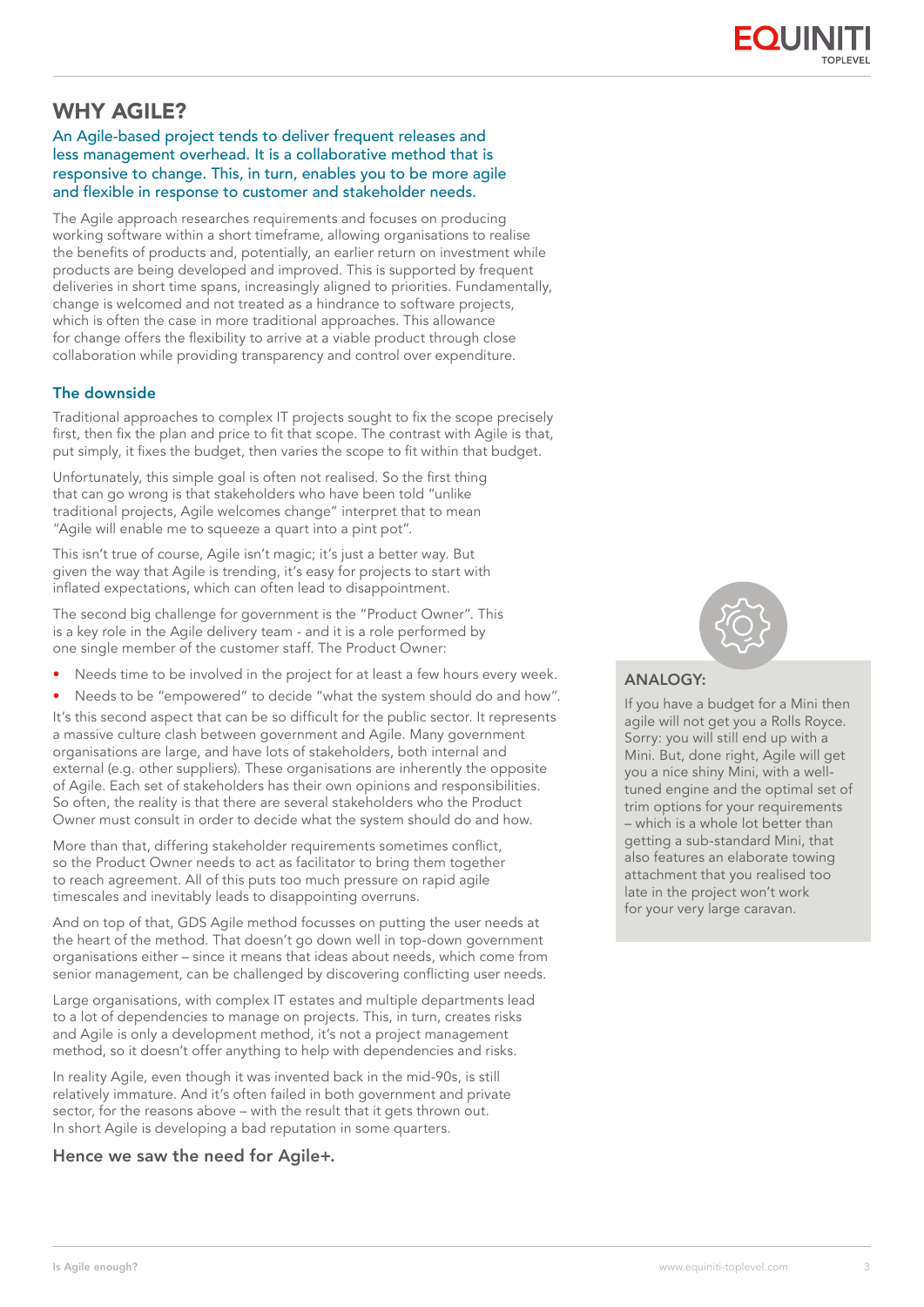

## BEYOND AGILE

Agile projects are rightly implemented with a focus on user experience. While that is critical, it is important to keep in mind the IT environment in which they are operating. Fundamentally, user experience and IT need to work in tandem, not in silos. One of the biggest barriers for organisations implementing Agile has been the lack of wider governance and control that can put projects and budgets at risk. This is where PRINCE2 comes in.

Where appropriate, and in line with specific requirements and desired outcomes of a particular project, Agile+ brings together the best elements of Agile and PRINCE2 to manage and govern. It combines the flexibility and responsiveness of Agile with the clearly defined, specific framework presented by PRINCE2.

PRINCE2 methodologies seek to minimise risk where possible, contain budget and take into account any dependencies of working with other suppliers or internal teams and any integration challenges presented by an organisation's existing technologies.

Together, PRINCE2 and Agile, in the form of Agile+, take into account the context of the project: the impact on and by the IT environment, from data storage to networks and all back-end systems. Essentially PRINCE2 provides a structured and controlled approach to Agile delivery.

Agile+ is a project delivery method that utilises a synthesis of Agile and PRINCE2 to manage and govern projects. This approach builds on core Agile development principles and benefits to prioritise and mitigate risks of non-digital project dependencies and address the total project lifecycle. This combination of PRINCE2 and Agile has come to be known as Agile Project Management – or as we call it, Agile+.

By synthesising PRINCE2 and Agile in this way, you can better mitigate and manage risks while ensuring integration.

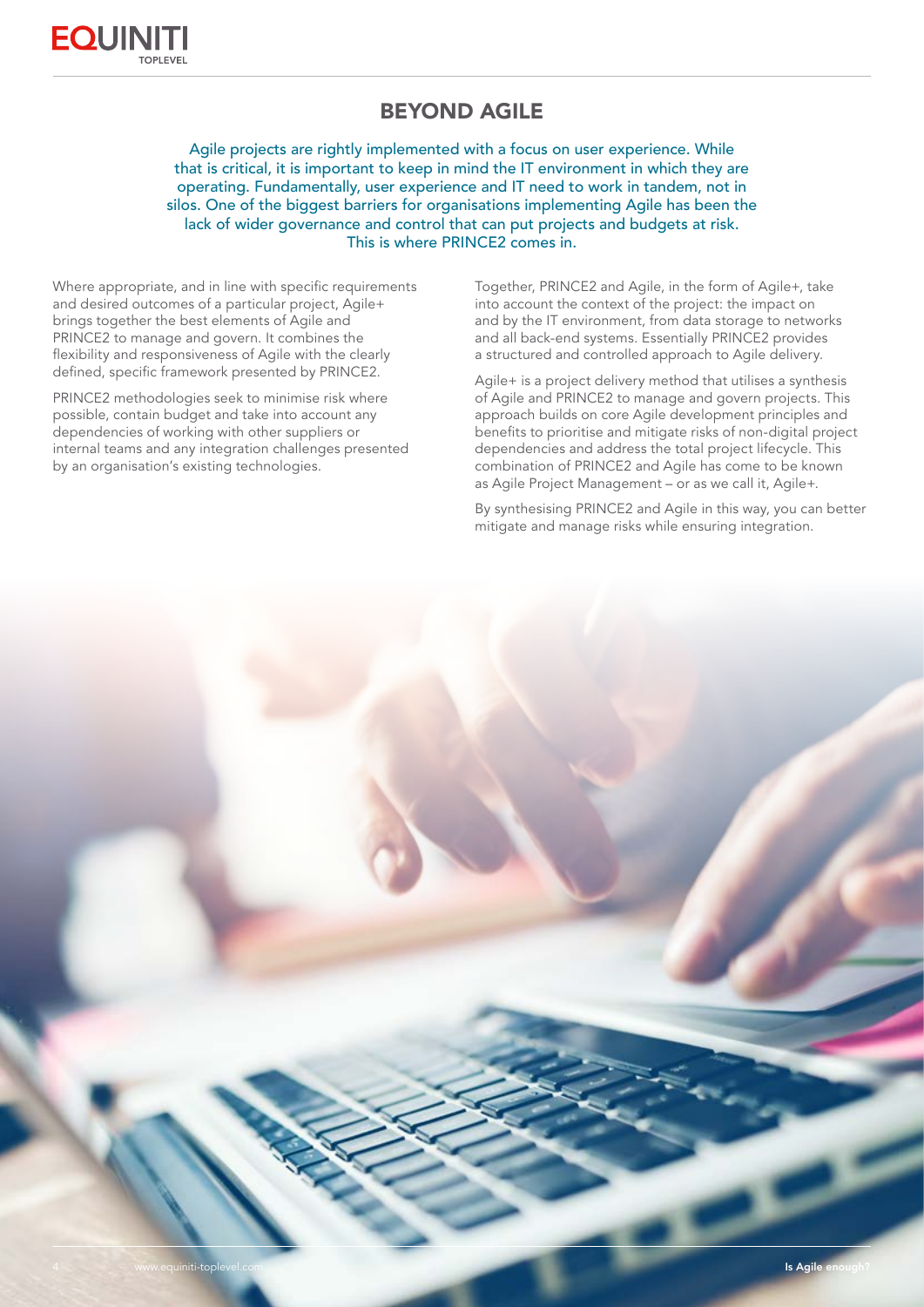

## WE ARE AGILE+

Toplevel employs a flexible customer-led approach to the delivery of Digital by Default services that aims to deliver solutions that are appropriate to public sector requirements. Our flexible approach is based on 20 years' experience and provides customers a choice of methodologies. Here we are focusing on Agile+…

#### Customer led

Our Agile+ approach delivers a solution that is designed from a customer's perspective, be that an internal staff user, or a member of the public using an externally facing system. It puts the customer first by researching their needs and focuses on producing working software within a short timeframe. This is followed by frequent deliveries, increasingly aligned to customer needs, and flexible enough to respond to change.

Usability and accessibility are considered throughout all phases including testing. As part of this work, reference is made to the Government Digital Service (GDS) design principles and accessibility guidance. Agile+ helps practitioners apply Agile methods to PRINCE2 in the most effective way to produce a perfect blend of best practices.

#### Quality assured delivery

All Toplevel project managers and some of our senior developers, as well as the technical manager, are certified Scrum Masters, trained to be able to undertake the Scrum Master role in Scrum sprints. Additionally, all of our project managers are PRINCE2 Practitioners.

Where customer staff involved in the project are unfamiliar with Agile, we can deliver an informal hour-long overview of the process and what will be expected of them. We are accustomed to working with staff that are new to Agile.

#### Agile+ project management

Toplevel has huge experience in delivering Agile, Agile+ or Waterfall project methodologies and will review the most appropriate option at the early stage of a project to understand what the best fit is for a given customer. We believe that Agile+ is a proven methodology using a synthesis of Agile and PRINCE2 to manage and govern projects and offers our customers the best of Agile combined with the best of PRINCE2, but we are flexible and will adapt to individual customer preferences.

We have used this methodology many times before to successfully deliver solutions for clients; it is a collaborative method that is responsive to change. This means that we are perfectly positioned to respond to feedback coming from stakeholders and can use it to benefit the development project.



Our Agile+ project methodology has three distinct phases, which are:

- Discovery including project initiation and requirements validation.
- Main implementation which includes UAT and usability testing.
- Final assurance and preparation for go-live.

Within each phase, and especially during implementation, we work with one to four week sprint cycles with an opportunity for our customers to review and input at the end of each cycle.

For larger projects there is a long implementation phase, and it's important to use milestones to break this up into manageable chunks that can be used to confirm progress and ensure final deliverables are on time and on budget. PRINCE2 project plans and highlight reports confirming progress and identifying risks and issues are essential tools to keep work on track.

A further benefit of milestones is that the GDS method: Discovery, Alpha, Beta, Live readily maps onto the Agile+ approach, since completion of each of these stages can be made into milestones.

Agile+ also helps manage the less visible deliverables. Whilst the focus on user experience introduced by agile digital methods is a huge benefit, it is still the case that much of the work in configuring and developing our customer projects is "under the hood". For example, work to tune up the performance, data migration or data integration do not have a visibly evolving user interface. So these aspects of a project do not lend themselves to agile but they still need managing and quality testing to ensure they are delivered on time.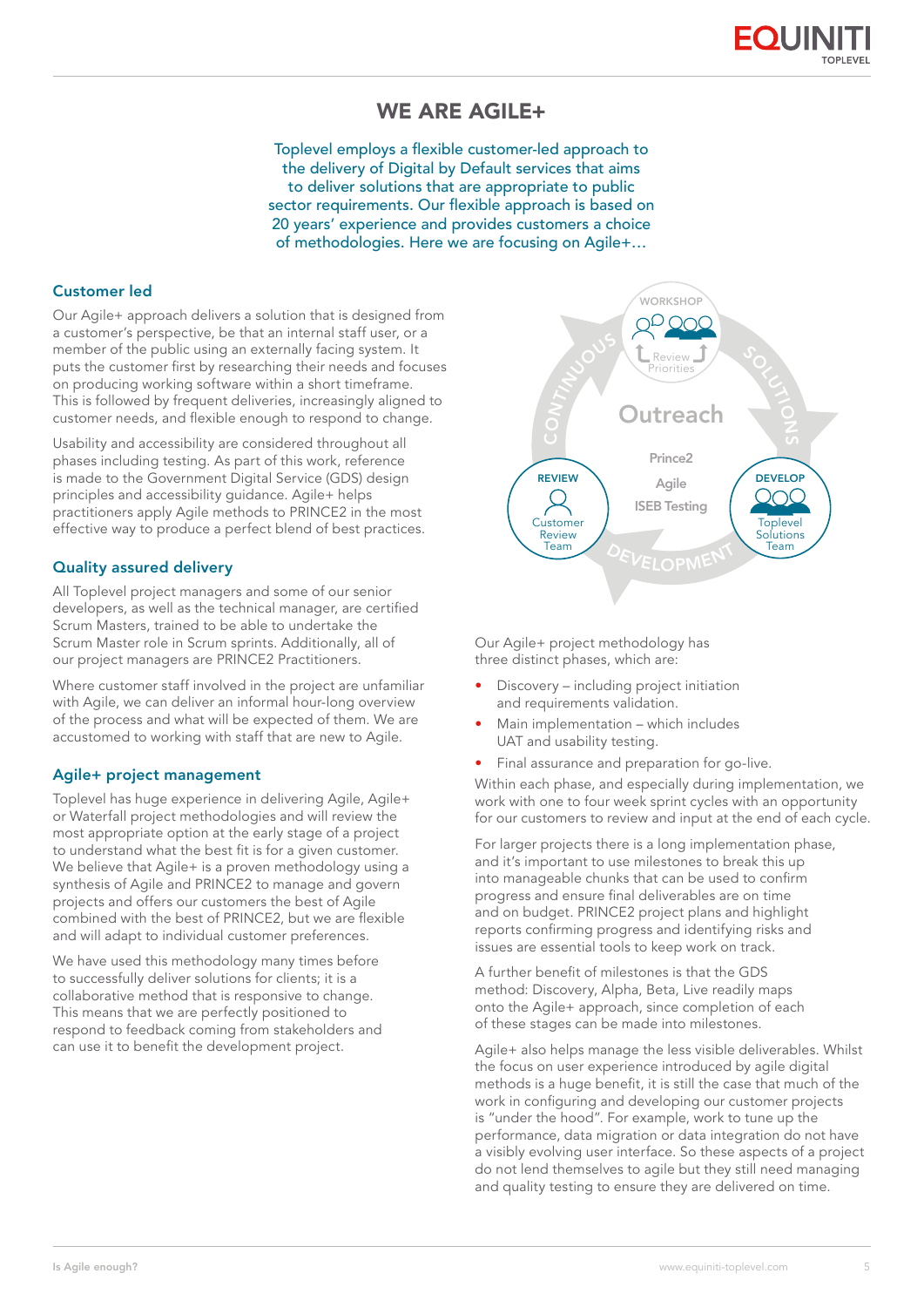## BACKLOG AND SPRINT CYCLE

A key concept of the Agile method of any delivery is the backlog. The backlog is the prioritised list of requirements for the project. In some circumstances Discovery may be very short, perhaps just one or two workshops to validate an existing requirements list and produce a prioritised backlog. Other projects need to begin with a Discovery phase, during which we will jointly work with our customers to refine and agree the details of the initial backlog.

Following that, we work in sprint cycles of typically two weeks each at the end of which we conduct a review and workshop with the customer. This can include:

- Delivery of a revised version of the system, containing additional configuration items. This will already have been tested by Toplevel's experienced QA test staff and the customer who will then have the opportunity to carry out UAT as the system is configured and to feed back to Toplevel on the new configuration.
- Jointly working with the customer Product Owner to re-prioritise the remaining backlog items, thus keeping the backlog under continuous joint review.
- Keeping the backlog under joint review allows for the prioritisation of items to change during the project. For example it may be realised that some lower priority (optional) items are preferred to others that were originally higher priority and so requirements may be flexibly changed by joint agreement.

#### Joined-up approach

Toplevel's Agile+ method is inherently test-driven and Toplevel assigns staff to each project whose main function is quality control and who are ISEB trained testing specialists. This ensures a quality deliverable for our customers.

Because our development and testing functions operate in a joined-up way, we can offer a number of distinct advantages to benefit the quality of the end deliverable. Testing and development are carried out throughout the project, leading to iterative improvement from the very start, even at the initial requirements-gathering stage.

We work closely with customers in order to ensure that business specifications generated contain the appropriate level of detail to allow test requirements to be defined clearly.

Implicit to the testing undertaken, key elements of our approach include the following:

- Release roll-out plans are used and tested when implementing changes into any test areas.
- Test environments used are separated from 'live'.
- All testing is undertaken in the UK by UK nationals.

Any design features that could negatively impact the project can be mitigated by testers reviewing development specifications. This ensures tests can be considered and planned from the outset. Consequently it is clear, when testing a delivery, exactly which features will be delivered and how they are expected to behave.

Non-functional considerations are built into the testing practice. This ensures that while functional areas are developed, (such as minor enhancements to the standard product) testing also considers non-functional testing aspects, such as the usability and responsiveness of the system. This approach ensures we deliver quality testing during each iteration of the solution's configuration and development.

Acceptance criteria are set in conjunction with customers and are used to ensure all testing complies with requirements, so that the production environment does not have any critical or high issues. These definitions will be agreed and defined in the test plan at the outset. We test all of our customer solutions through our in-house OWASP-aware teams. We also commission penetration testing and security reporting on behalf of our customers using different CLAS and CHECK approved security firms where projects demand this.

Testing outputs feed into the implementation and hand-over phases. For example, implementation plans are used when setting up test environments to prove roll-out. This allows feedback from these experiences to be added into the live implementation plan before they are used. Features are not signed off as being fully delivered until the current iteration's testing is successfully completed. This is achieved by testers working together with the developers, to ensure a stable, usable product is delivered at the end of each iteration.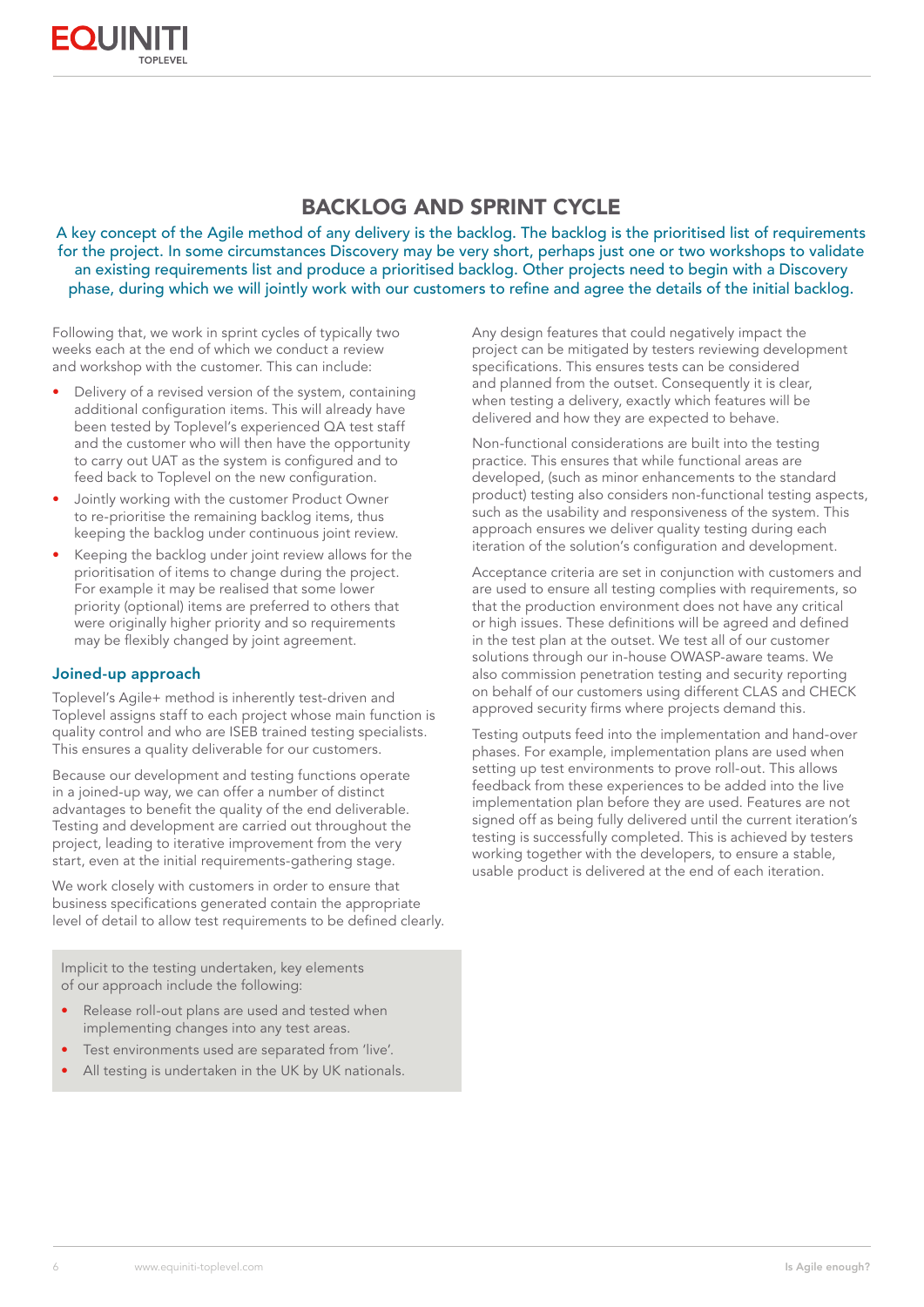



## **CONCLUSION**

Yes, sometimes Agile is enough. Sometimes a Waterfall methodology provides all that is required in the delivery of a project. More often than not, however, when it comes to business-critical digital projects in the public sector, it is wise to turn to something stronger and more resilient.

Here at Toplevel, we believe that Agile+ not only brings together the best of two proven methodologies – Agile and PRINCE2, but also makes the most of the key skills of testing and development, combining them to deliver powerful, governmentstrength technology solutions with the user in mind.